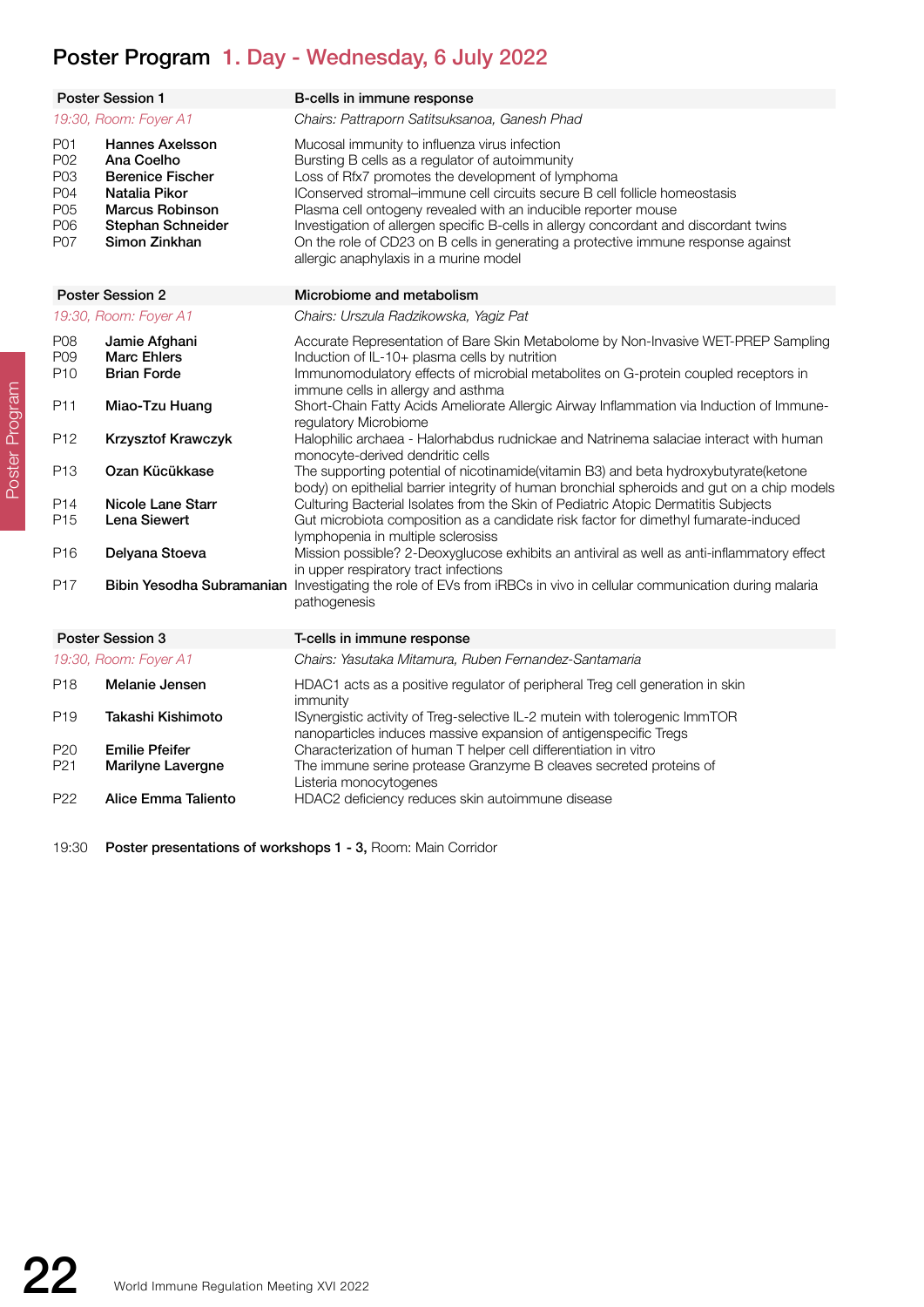## Poster Program 2. Day - Thursday, 7 July 2022

19:30 Poster presentations of workshops 4 - 6, Room: Main Corridor

|                                    | <b>Poster Session 4</b>                                                    | Innate immunity                                                                                                                                                                                                                                                                                                                              |
|------------------------------------|----------------------------------------------------------------------------|----------------------------------------------------------------------------------------------------------------------------------------------------------------------------------------------------------------------------------------------------------------------------------------------------------------------------------------------|
| 19:30, Room: Foyer A1              |                                                                            | Chairs: Daniela Latorre, Yagiz Pat                                                                                                                                                                                                                                                                                                           |
| P <sub>23</sub>                    | <b>Tobias Frauenlob</b>                                                    | Helicobacter pylori-infected primary human monocytes display enhanced immune<br>response to LPS                                                                                                                                                                                                                                              |
| P <sub>24</sub>                    | Jan Gärtig                                                                 | TLR9-mediated suppression of CCL22 as a novel modulation of immunity                                                                                                                                                                                                                                                                         |
| P <sub>25</sub>                    | Annika Hausmann                                                            | Intercrypt Sentinel Macrophages Induce a Tunable Antibacterial NFKB Response in<br>Intestinal Epithelial Cells via TNF                                                                                                                                                                                                                       |
| P <sub>26</sub>                    | Ana Ribeiro                                                                | Cancer cell lines supernatants induce tolerogenic phenotype in DCs in vitro                                                                                                                                                                                                                                                                  |
| P <sub>27</sub><br>P <sub>28</sub> | Ezgi Sengun<br>Negisa Seyed Toutounchi                                     | Immunomodulatory Capacity of UC-MSCs on T cells and Antigen Presenting Cells<br>TDeoxynivalenol exposure alters dendritic cell-dependent cellular and humoral responses<br>in vitro                                                                                                                                                          |
| P <sub>29</sub>                    | <b>Owais Hameed</b>                                                        | Design of antimicrobial protein-lipid complexes: From purification to delivery of cytotoxic<br>peptides granulysin and granzyme B                                                                                                                                                                                                            |
| P30                                | Jan Frič                                                                   | Immunometabolic status of activated human monocytes is altered by<br>immunosuppressives                                                                                                                                                                                                                                                      |
| P31                                | <b>Yasmine Messaoud-Nacer</b>                                              | STING agonist diABZI induces PANoptosis and DNA mediated acute respiratory distress<br>syndrome (ARDS)                                                                                                                                                                                                                                       |
| P32                                | Paola Lovato                                                               | Dominant role of IL-4 over IL-13 in impairing IL-23 secretion by activated dendritic cells                                                                                                                                                                                                                                                   |
|                                    | Poster Session 5                                                           | COVID-19                                                                                                                                                                                                                                                                                                                                     |
|                                    | 19:30, Room: Foyer A1                                                      | Chairs: Ismail Ogülür, Wilfried Posch                                                                                                                                                                                                                                                                                                        |
| P33<br>P34                         | <b>Marc Ehlers</b><br>Stefano Gianoli                                      | Induction of long-term IgG Fcglycosylation patterns after vaccination against SARSCoV-2<br>Sars-Cov-2 infection of human macrophagess                                                                                                                                                                                                        |
| P <sub>35</sub>                    | <b>Bing Han</b>                                                            | Cell surface GRP78 functions as an alternative virus entry receptor on monocytes during<br>SARS-CoV-2 infection                                                                                                                                                                                                                              |
| P <sub>36</sub>                    | <b>Neha Patil</b>                                                          | Alterations in programmed death ligand expression in whole blood cells in COVID-19<br>patients                                                                                                                                                                                                                                               |
| P37<br>P <sub>38</sub>             | Lydia Scharf<br>Elena Barletta                                             | Longitudinal immunophenotyping after SARS-CoV-2 infection<br>Immune-inflammatory proteome of elite ice hockey players before and after SARS-CoV-2<br>infections                                                                                                                                                                              |
| P39                                | <b>Richard Chahwan</b>                                                     | Serum extracellular vesicles profiling is associated with COVID-19 progression and<br>immune responses                                                                                                                                                                                                                                       |
| P40                                | <b>Stephanie Gras</b>                                                      | Comparable CD8+ T cells response in COVID-19 vaccinated and recovered individuals is<br>increased by booster                                                                                                                                                                                                                                 |
| P41                                | Shaojun Liu                                                                | Nasal mucosal and plasma antibody responses in SARS-CoV-2 mRNA vaccine<br>(BNT162b2) recipients with or without prior SARS-CoV-2 infection                                                                                                                                                                                                   |
| P42                                | Paola Andrea Martinez<br><b>Murillo</b>                                    | Evaluation of extracellular vesicles as noninvasive early predictive markers for severe<br>COVID-19                                                                                                                                                                                                                                          |
| P43                                | Justyna Sieber                                                             | Long-Lived Immunity in SARSCoV-2-Recovered Children                                                                                                                                                                                                                                                                                          |
| Poster Session 6                   |                                                                            | Transcriptomics                                                                                                                                                                                                                                                                                                                              |
|                                    | 19:30, Room: Foyer A1                                                      | Chairs: Jana Koch, Marina Bekic                                                                                                                                                                                                                                                                                                              |
| P44<br>P45<br>P46<br>P47           | <b>Nicholas Dopkins</b><br>Tongyi Fei<br>Sofia Nyström<br>Darina Paprckova | Microbial Dysbiosis Motifs Modulate Endogenous Retrotranscription in Human PBMCs<br>Human Endogenous Retroviruses Profiling in Metastatic Uveal Melanoma<br>Circulating microRNA expression in common variable immunodeficiency<br>Is It Better to Remember? A Story of The Immune Responses of Naive, True Memory, and<br>AIMT CD8+ T Cells |
| <b>Poster Session 7</b>            |                                                                            | Tumor immunology                                                                                                                                                                                                                                                                                                                             |
| 19:30, Room: Foyer A1              |                                                                            | Chairs: Jessica Guerra, Mara Cenerent                                                                                                                                                                                                                                                                                                        |
| P48<br>P49<br>P <sub>50</sub>      | Flurina Böhi<br><b>Benedetta Fiordi</b><br>Jennifer Pott                   | Functional analysis of PARP1 in NK cells in the context of inflammation and tumorigenesis<br>VEGF-A, IL-18 and B7H6 involvement in ILC2 activation in Chronic Myeloid Leukemia<br>Immune modulation by the endothelial protein C receptor (EPCR) in cancer progression                                                                       |
|                                    |                                                                            |                                                                                                                                                                                                                                                                                                                                              |

Poster Program Poster Program